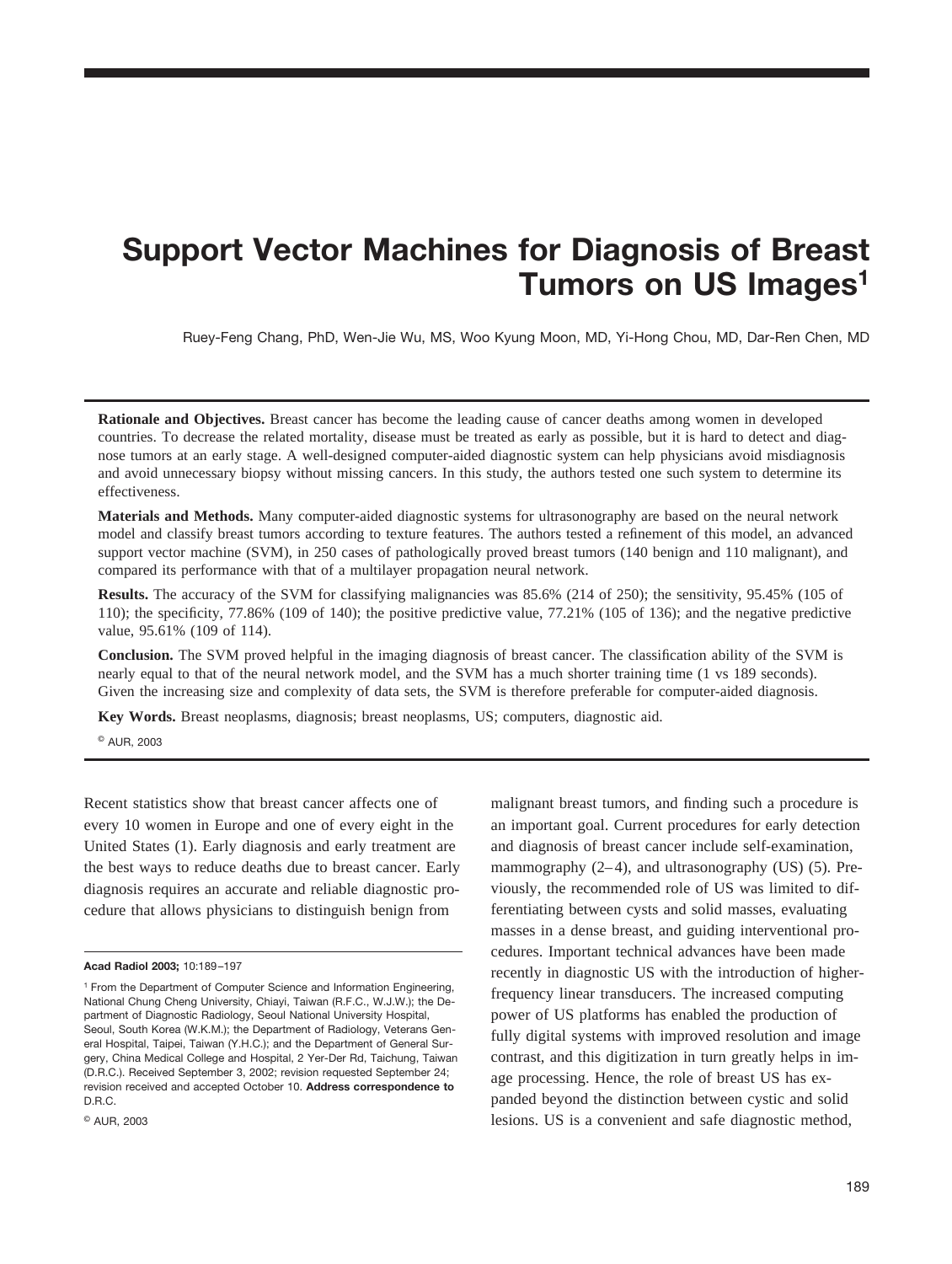



but there is overlap between benignancy and malignancy in US appearances, and interpretation is subjective. In 1995, Stavros et al (6) showed that the sensitivity of breast US for malignancy was 98.4%; the specificity, 67.8%; and the overall accuracy, 72.9%. These results were achieved by experienced radiologists.

The support vector machine (SVM) (7–9) has become an effective tool for pattern recognition, machine learning, and data mining, because of its high generalization performance. Given a set of points that all belong to one of two classes, an SVM can find the hyperplane that leaves the largest possible fraction of points of the same class on the same side, while maximizing the distance of either class from the hyperplane. This *optimal separating hyperplane* can minimize the risk of misclassifying examples of the test set.

Neural networks (10) also have been successful in many applications, especially for clustering (11) and pattern recognition (12). Recent research, however, has suggested that the SVM is superior to the neural network (13–15). To verify this, and to test our method, we used a multilayer propagation (MLP) neural network model, as well as an SVM, to classify tumors in our experiments.

We evaluated breast masses in a series of pathologically proved tumors by using autocovariance texture parameters and the SVM to classify the tumors in regions of interest (ROIs) of US images selected by the physician. In this article, we describe how we acquired the experimental image data and extracted features used to classify tumors. We also present our method for using the SVM to distinguish benign from malignant breast tumors, compare it with a diagnostic method based on an MLP neural network model, and present and discuss our results.

# **IMAGE DATA ACQUISITION**

Our US image database includes 250 US images of pathologically proved benign breast tumors from 140 patients, and carcinomas from 110 patients; the diagnoses were proved by means of fine-needle cytology, core-needle biopsy, or open biopsy. All US images were obtained by a surgeon (D.R.C.), who also selected the ROIs. Data were consecutively collected from August 1, 1999, to May 31, 2000, and patients' ages ranged from 18 to 64 years. Only one image from each patient was included in the database.

The US images were obtained by using an ATL HDI 3000 system (Philips Medical Systems, Bothell, Wash) with an L10-5 small-parts transducer, a linear-array transducer with a frequency of 5–10 MHz and a scan width of 38 mm. Dynamic range and mapping were set at 55 decibels and at 6 decibels, respectively. During image acquisition, patients were supine with arms extended overhead. No acoustic standoff pad was used.

The monochrome US images were quantized into 8 bits (ie, 256 gray levels) and their features were stored on magneto-optical disks. These images could be read and analyzed on a personal computer and served as our experimental data. W.K.M. supplied the database. The subimage of the ROI was manually selected by D.R.C. (who was unfamiliar with the tissue diagnosis and cell-type ROI selections), using the ProImage package (Prolab, Taipei, Taiwan). The ROI subimage was then saved as a file for later analysis. Figure 1 is an example of a real-time digitized monochromatic US image of a benign tumor. ROI subimages were used in our database of breast im-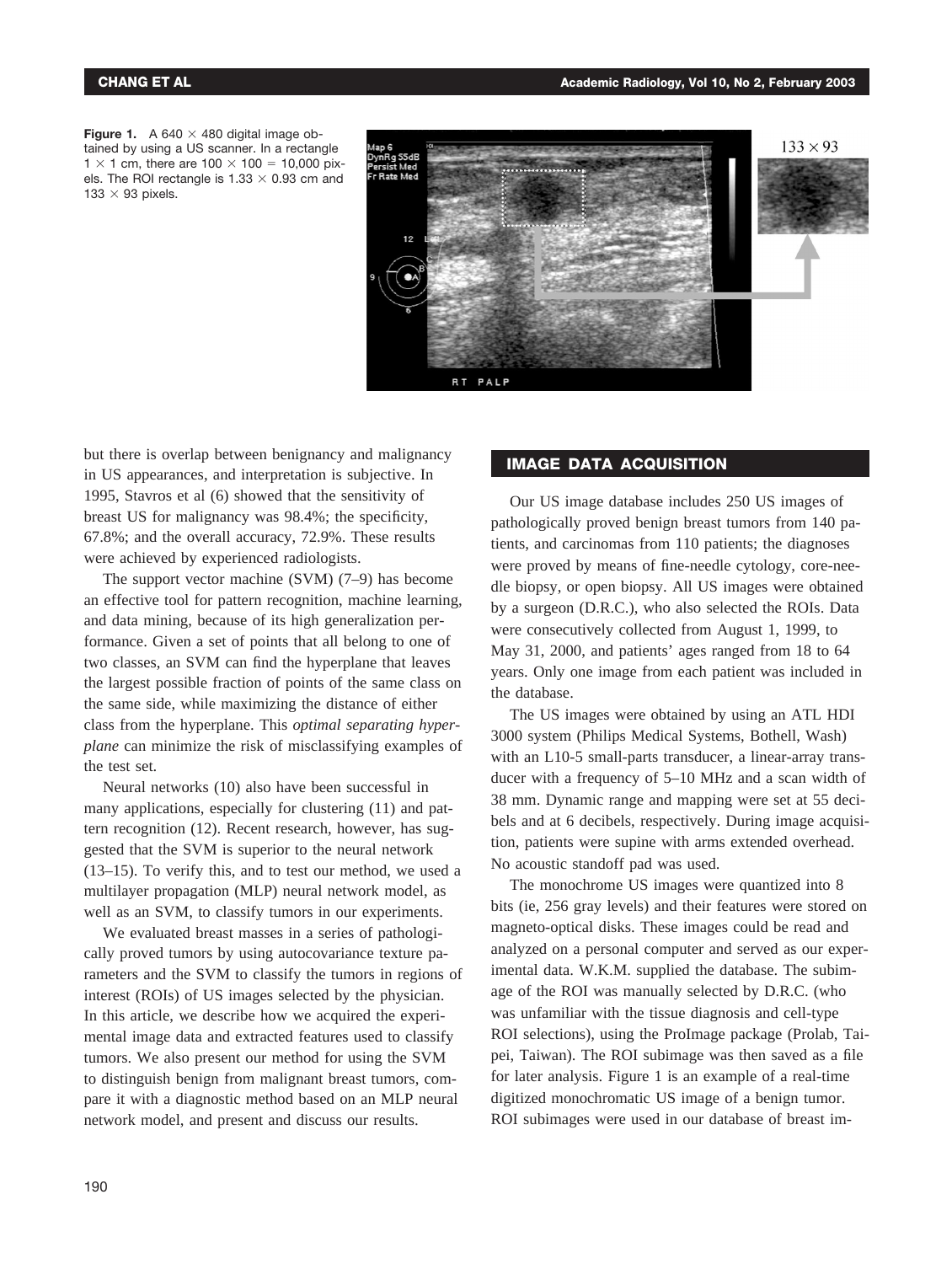**Table 1 Mean Autocovariance Coefficients for Benign and Malignant Cases**

| Autocovariance<br>Coefficient | Benign<br>$\text{Cases}^*$ | Malignant<br>Cases* | Mean<br>Difference |
|-------------------------------|----------------------------|---------------------|--------------------|
| A(1,0)                        | $0.967 \pm 0.011$          | $0.972 \pm 0.007$   | 0.005              |
| A(2,0)                        | $0.902 \pm 0.029$          | $0.917 \pm 0.019$   | 0.015              |
| A(3,0)                        | $0.834 \pm 0.049$          | $0.858 \pm 0.032$   | 0.024              |
| A(4,0)                        | $0.778 \pm 0.064$          | $0.809 \pm 0.042$   | 0.031              |
| A(0,1)                        | $0.893 \pm 0.027$          | $0.926 \pm 0.015$   | 0.033              |
| A(1,1)                        | $0.870 \pm 0.032$          | $0.907 \pm 0.018$   | 0.036              |
| A(2,1)                        | $0.823 \pm 0.043$          | $0.866 \pm 0.026$   | 0.043              |
| A(3,1)                        | $0.771 \pm 0.056$          | $0.821 \pm 0.035$   | 0.050              |
| A(4,1)                        | $0.728 \pm 0.067$          | $0.783 \pm 0.043$   | 0.055              |
| A(0,2)                        | $0.734 \pm 0.060$          | $0.812 \pm 0.035$   | 0.078              |
| A(1,2)                        | $0.723 \pm 0.061$          | $0.803 \pm 0.036$   | 0.080              |
| A(2,2)                        | $0.700 \pm 0.066$          | $0.783 \pm 0.039$   | 0.082              |
| A(3,2)                        | $0.674 \pm 0.071$          | $0.759 \pm 0.043$   | 0.085              |
| A(4,2)                        | $0.649 \pm 0.077$          | $0.737 \pm 0.047$   | 0.088              |
| A(0,3)                        | $0.617 \pm 0.082$          | $0.737 \pm 0.048$   | 0.120              |
| A(1,3)                        | $0.611 \pm 0.082$          | $0.732 \pm 0.048$   | 0.120              |
| A(2,3)                        | $0.600 \pm 0.084$          | $0.722 \pm 0.049$   | 0.122              |
| A(3,3)                        | $0.586 \pm 0.086$          | $0.709 \pm 0.051$   | 0.123              |
| A(4,3)                        | $0.571 \pm 0.089$          | $0.695 \pm 0.053$   | 0.124              |
| A(0,4)                        | $0.534 \pm 0.095$          | $0.690 \pm 0.058$   | 0.156              |
| A(1,4)                        | $0.529 \pm 0.095$          | $0.686 \pm 0.057$   | 0.157              |
| A(2,4)                        | $0.521 \pm 0.095$          | $0.678 \pm 0.058$   | 0.157              |
| A(3,4)                        | $0.511 \pm 0.096$          | $0.669 \pm 0.058$   | 0.158              |
| A(4,4)                        | $0.499 \pm 0.098$          | $0.658 \pm 0.059$   | 0.158              |
|                               |                            |                     |                    |

\*Numbers are means  $\pm$  standard deviations.

ages to investigate the texture characteristics of benign and malignant tumors.

### **FEATURE EXTRACTION**

Many texture features have been proposed for texture analysis, and they can be classified in three main groups: models (16,17), mathematical morphology (18), and statistical methods (19). In this section, we briefly introduce autocorrelation and autocovariance coefficients. Autocorrelation coefficients are derived from statistical analysis. The advantage of these texture features is that they reflect the correlation among pixels within an image. Following the example of Gonzalez and Woods (20), we define the normalized autocorrelation coefficient  $\gamma(\Delta m, \Delta n)$  between pixel  $(i, j)$  and pixel  $(i + \Delta m, j + \Delta n)$  in an image with size  $M \times N$  as follows:

$$
\gamma(\Delta m, \Delta n) = \frac{A(\Delta m, \Delta n)}{A(0,0)},
$$
\n(1)

where

$$
A(\Delta m, \Delta n) = \frac{1}{(M - \Delta m)(N - \Delta n)}
$$

$$
\cdot \sum_{x=0}^{M-1-\Delta m} \sum_{y=0}^{N-1-\Delta n} f(x, y)f(x + \Delta m, y + \Delta n). \quad (2)
$$

The autocorrelation method has a disadvantage, however. It is usually affected by brightness. If two images have similar textures but different brightness, their autocorrelation coefficients may be different. Thus, we replace autocorrelation coefficients with autocovariance coefficients as our image features. The autocovariance method is defined as follows:

$$
A(\Delta m, \Delta n) = \frac{1}{(M - \Delta m)(N - \Delta n)}
$$
  
 
$$
\sum_{x=0}^{M-1-\Delta m} \sum_{y=0}^{N-1-\Delta n} [f(x, y) - \bar{f}][f(x + \Delta m, y + \Delta n) - \bar{f}], \quad (3)
$$

where  $f$  is the mean value of  $f(x, y)$ .

We used this method to characterize the texture features of each US image, representing each image initially by a  $5 \times 5$  autocovariance matrix (ie, 25 autocovariance coefficients; both  $\Delta m$  and  $\Delta n = 5$ ). We decided to discard the  $\gamma(0,0)$  coefficient, however, because the value of  $\gamma(0,0)$  is always 1 for the normalized autocovariance matrix. We combined the other 24 autocovariance coefficients to form a 24-dimensional image features vector.

In Table 1, we list the means and standard deviations of the autocovariance coefficients for benign and malignant tumors and the mean differences between the two groups. These mean differences are substantial, which indicates that the autocovariance coefficients are useful for distinguishing benign from malignant tumors. Moreover, Figure 2 shows that as  $\Delta m$  and  $\Delta n$  increase, so does the mean difference.

## **CLASSIFYING TUMORS BY USING THE SVM AND THE MLP NEURAL NETWORK**

In this section, we introduce SVMs. While we used an SVM to distinguish benign from malignant tumors, we also compared it with an MLP neural network model to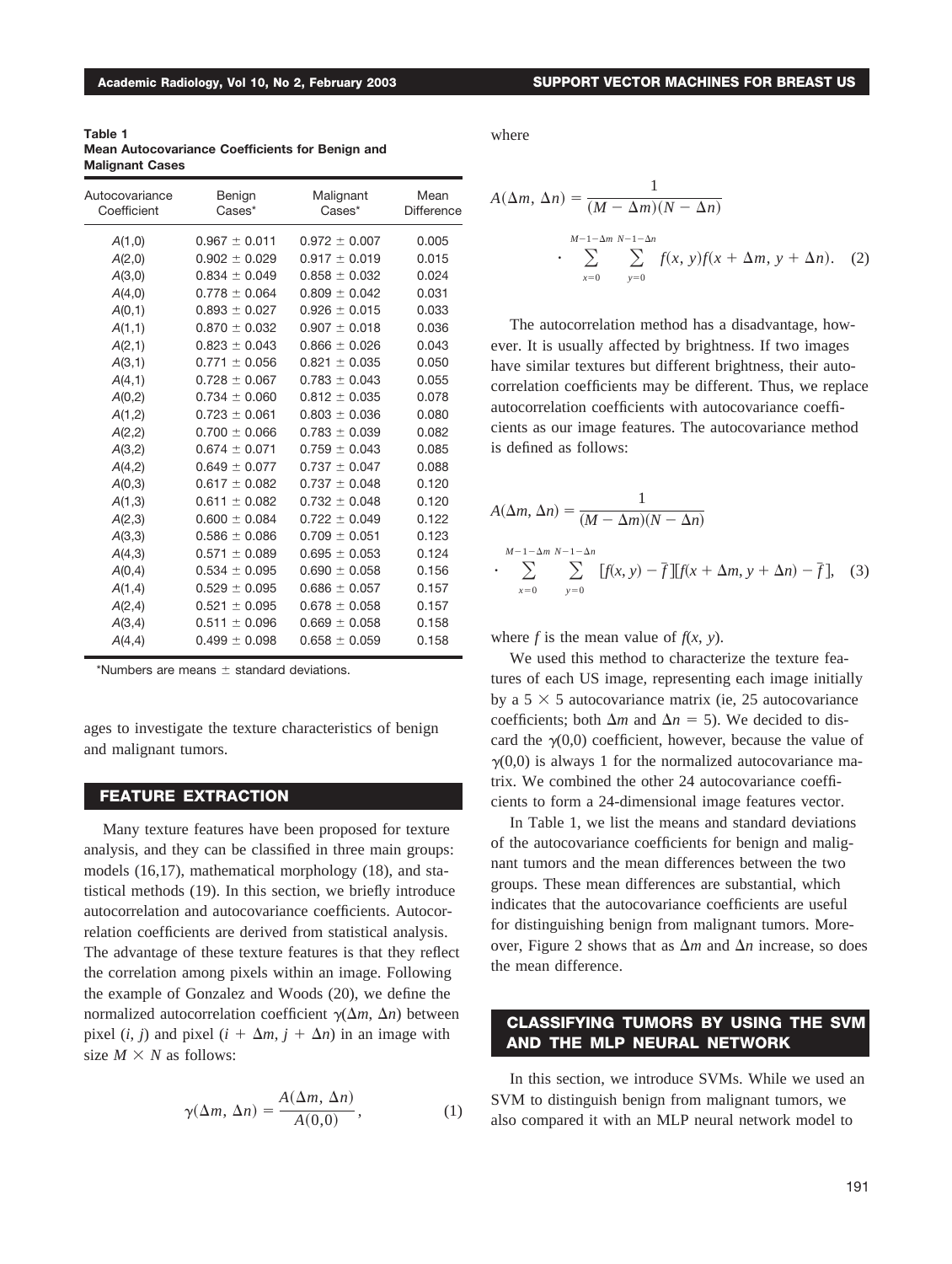prove the SVM's superior classification ability. MLP neural networks are discussed below.

## **SVM Classification**

SVMs have been recently proposed as effective for many applications, because of their high generalization performance. Here we will first introduce the simple case of a linearly separable set and then describe the concept of SVMs and expand it to the more general, nonseparable case. Finally, we will introduce the general case of nonlinear separating surfaces.

*Optimal separating hyperplane.—*If we have a training example set *S* = { $(x_i, y_i)_{1 \le i \le N}$ }, and each example  $\mathbf{x}_i \in \mathbb{R}^n$ belongs to a class labeled by  $y_i \in \{-1,1\}$ , our object is to find a hyperplane that divides *S*, leaving all the points with the same label on the same side of the hyperplane. Meanwhile, we also maximize the distance between the two classes and the hyperplane. This means we must find a pair (**w**, *b*) such that

$$
y_i(\mathbf{w} \cdot \mathbf{x}_i + b) > 0, \quad i = 1, \dots, N,
$$
 (4)

where  $\mathbf{w} \in \mathbb{R}^n$  and  $b \in \mathbb{R}$ . According to the pair  $(\mathbf{w}, b)$ , we can achieve an equation of a separating hyperplane (Fig 3),

$$
\mathbf{w} \cdot \mathbf{x} + b = 0. \tag{5}
$$

We can say that the set *S* is linearly separable if there is at least one hyperplane satisfying Equation (4). Meanwhile, we can rescale **w** and *b* so that

$$
y_i(\mathbf{w} \cdot \mathbf{x}_i + b) \ge 1, \quad i = 1, \dots, N. \tag{6}
$$

The minimal distance between the closest point and the hyperplane is  $1/||w||$ , and the margin is  $2/||w||$ . The margin is a measure of generalizability. The larger the margin, the better the generalization.

Among the separating hyperplanes, there must be one from which the distance to the closest point is maximal the optimal separating hyperplane (OSH)—and which will maximize the margin. The goal of the SVM is to find the OSH of the set *S*. For the OSH to be found,  $\|\mathbf{w}\|^2$  must be minimized under constraint Equation (6).

According to the property that  $\|\mathbf{w}\|^2$  is convex (7–9), we can minimize it under constraint Equation (6) by means of the classic method of Lagrange multipliers. Hence, if  $\alpha = (\alpha_1, \alpha_2, \ldots, \alpha_N)$  is the *N* nonnegative La-



 $A(1,0...4,0)$   $A(0,1...4,1)$   $A(0,2...4,2)$   $A(0,3...4,3)$   $A(0,4...4,4)$ 

**Figure 2.** Mean differences between autocovariance coefficients for benign and malignant cases.



**Figure 3.** Separating hyperplane (dashed lines identify the margin).

grange multipliers associated with constraint Equation (6), the problem of finding the OSH is equivalent to the maximization of the function

$$
W(\alpha) = \sum_{i=1}^{N} \alpha_i - \frac{1}{2} \sum_{i,j=1}^{N} \alpha_i \alpha_j y_i y_j \mathbf{x}_i \cdot \mathbf{x}_j, \qquad (7)
$$

where  $\alpha_i \geq 0$  and under constraint

$$
\sum_{i=1}^N y_i \alpha_i = 0.
$$

If we denote the vector  $\boldsymbol{\alpha} = (\alpha_1, \alpha_2, \ldots, \alpha_N)$  as the solution of Equation (7), then the OSH (**w**, *b*) has the following expansion:

$$
\overline{\mathbf{w}} = \sum_{i=1}^{N} \overline{\alpha}_{i} y_{i} x_{i}, \qquad (8)
$$

while *b* can be determined from  $\alpha$  and from the Kühn-Tucker conditions (21), as follows: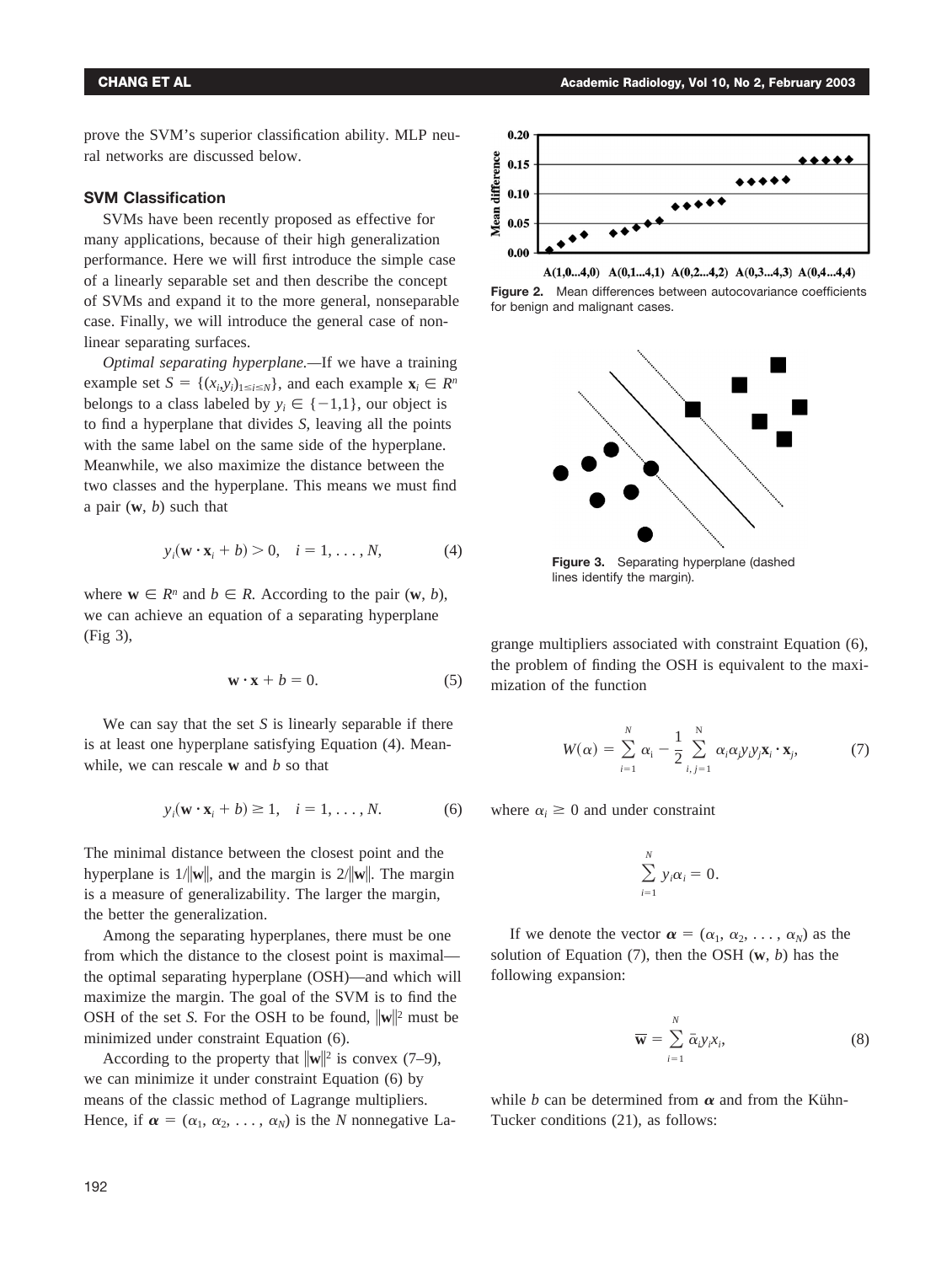$$
\bar{\alpha}_i[y_i(\overline{\mathbf{w}}\cdot\mathbf{x}_i+\overline{b})-1]=0, \quad i=1,2,\ldots,N. \qquad (9)
$$

If the training examples  $(\mathbf{x}_i, y_i)$  correspond with nonzero coefficients  $\alpha_i$ , then we call them *support vectors*. Finally, the decision function of classifying a new data point **x** can be written as follows:

$$
f(\mathbf{x}) = \text{sgn}(\sum_{i=1}^{N} \bar{\alpha}_i y_i \mathbf{x}_i \cdot \mathbf{x} + \bar{b}).
$$
 (10)

*Linearly nonseparable case.*—In the preceding section, we supposed that the set *S* was linearly separable and we introduced the concept of the SVM. Now, we expand set *S* to the linearly nonseparable set *S.* Since the set *S* is linearly nonseparable, we must introduce *N* nonnegative variables  $\xi = (\xi_1, \xi_2, \ldots, \xi_N)$ , such that

$$
y_i(w \cdot x_i + b) \ge 1 - \xi_i, \quad i = 1, 2, ..., N.
$$
 (11)

We call these *slack variables*. Their purpose is to allow misclassified points corresponding with  $\xi_i > 1$ . Hence, the generalized OSH is the solution of the following minimizing problem,

$$
\frac{1}{2}\mathbf{w}\cdot\mathbf{w}+C\sum_{i=1}^{N}\xi_{i},
$$
\n(12)

where *C* is a regularization parameter. If the parameter *C* is small, the OSH tends to maximize the distance  $1/||w||$ , while a larger *C* will cause the OSH to minimize the number of misclassified points.

*Nonlinear SVMs.*—Most training sets that we want to classify are linearly nonseparable. We may be able to solve these problems by introducing slack variables. Even if we do, however, the classification results will not be optimal. Instead of using slack variables, we can transfer data from the original low-dimensional feature space into a high-dimensional one. Through this transformation, the OSH can be constructed more easily, and we can achieve a classifier with better generalization.

Let  $\Phi(\mathbf{x})$  denote a mapping function that maps **x** into a high-dimensional feature space. We can then rewrite Equation (7) as follows:

$$
W(\alpha) = \sum_{i=1}^{N} \alpha_i - \frac{1}{2} \sum_{i,j=1}^{N} \alpha_i \alpha_j y_i y_j \Phi(\mathbf{x}_i) \cdot \Phi(\mathbf{x}_j).
$$
 (13)

Now, let  $K(\mathbf{x}_i, \mathbf{x}_j) = \Phi(\mathbf{x}_i) \cdot \Phi(\mathbf{x}_j)$ . Equation (13) can then be rewritten as

$$
W(\alpha) = \sum_{i=1}^{N} \alpha_i - \frac{1}{2} \sum_{i,j=1}^{N} \alpha_i \alpha_j y_i y_j K(\mathbf{x}_i, \mathbf{x}_j), \qquad (14)
$$

where *K* is called a *kernel function* and must satisfy the Mercer theorem. Finally, we can achieve a new decision function, as follows:

$$
f(\mathbf{x}) = \text{sgn}\left[\sum_{i=1}^{N} \alpha_i y_i K(\mathbf{x}_i, \mathbf{x}) + b\right].
$$
 (15)

Several common kernel functions are used to map data into high-dimensional feature space:

Linear kernel:

$$
K(\mathbf{x}, \mathbf{z}) = \mathbf{x} \cdot \mathbf{z}.\tag{16}
$$

Polynomial kernel:

$$
K(\mathbf{x}, \mathbf{z}) = (\gamma \cdot \mathbf{x} \cdot \mathbf{z} + \text{coef})^d, \tag{17}
$$

where  $\gamma$  and coef = constants and  $d = a$  degree. Gaussian radial basis kernel:

$$
K(x, z) = \exp(-\gamma \cdot |\mathbf{x} - \mathbf{z}|^2), \tag{18}
$$

where  $\gamma$  is a constant.

Sigmoidal neural network kernel:

$$
K(\mathbf{x}, \mathbf{z}) = \tanh(\gamma \cdot \mathbf{x} \cdot \mathbf{z} + \text{coef}),\tag{19}
$$

where  $\gamma$  and coef are constants.

In this study, we mainly used a nonlinear SVM with a Gaussian radial basis kernel as our classifier. Autocovariance textures are used as inputs to find an OSH for distinguishing benign tumors from malignant ones.

## **MLP Neural Network**

Neural networks also have been used successfully in many applications. They consist of many simple computing units, called *neurons* or *processing units*, and massive interconnections between these units. Through these neurons and interconnections, neural networks can store experiential knowledge and make it available for use (22).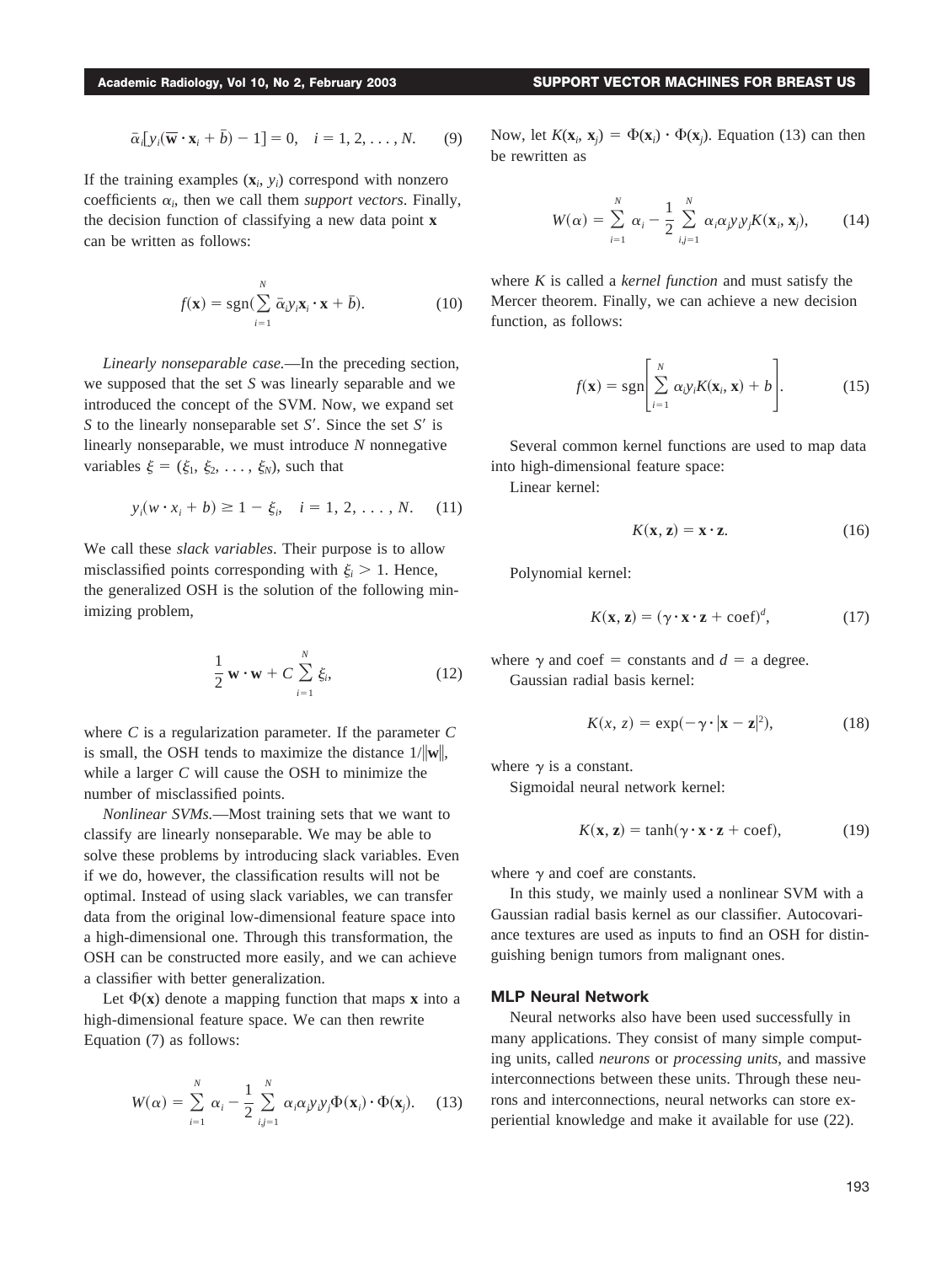| Table 2                                             |  |
|-----------------------------------------------------|--|
| <b>Classification of Breast Tumors with the SVM</b> |  |
| and the MLP Neural Network                          |  |

| Sonographic    | <b>SVM</b> |           | <b>MLP</b> |           |
|----------------|------------|-----------|------------|-----------|
| Classification | Benign     | Malignant | Benign     | Malignant |
| Benign         | 109 TN     | 5 FN      | 108 TN     | 6 FN      |
| Malignant      | 31 FP      | 105 TP    | 32 FP      | 104 TP    |
| Total          | 140        | 110       | 140        | 110       |

Note.—"Benign" and "Malignant" in the column headings indicate histologic findings.  $TN = true$ -negative,  $FN = false$ -negative,  $FP = false-positive$ ,  $TP = true-positive$ .

In the Appendix, we briefly introduce the basic components of a neural network and describe the architecture and learning algorithm of an MLP neural network.

In this study, we used an MLP neural network with 25 input nodes, 10 hidden nodes, and a single output node to classify tumors. The autocovariance textures (24 dimensions) and a predefined terminal error threshold  $(τ)$  of input layer are used as the input data of the MLP neural network. The experimental results obtained with the MLP neural network were used as a reference and compared with those obtained with the SVM.

## **SIMULATIONS AND RESULTS**

Our experiments were conducted with a database of 250 pathologically proved cases (140 benign and 110 malignant breast tumors). These sonographic images were randomly divided into five groups. We set the first group as a testing group and used the remaining four groups to train the SVM. After training, the SVM was then tested on the first group. We then set the second group as a testing group. This process was repeated until each of the five groups was set as a testing group.

We used a nonlinear SVM with a Gaussian radial basis kernel as our classifier, where  $C = 975$  and  $\gamma = 0.061$ . To compare the performance of our proposed method, we used an MLP neural network classifier. We set its learning rate  $\eta$  at 0.02, the threshold  $\tau$  at 0.000001, and the maximal number of iterations at 20,000. The simulations were performed by using an Intel Pentium-VI 2-GHz personal computer (ASUS, Taipei, Taiwan) with a single central processing unit and a Microsoft Windows XP operating system. Table 2 lists the classification results.

To estimate performance, we used five objective indexes: accuracy, sensitivity, specificity, positive predictive

| Table 3                                        |  |
|------------------------------------------------|--|
| Summary of Performance for the SVM and the MLP |  |
| <b>Neural Network</b>                          |  |

| <b>SVM</b> | <b>MLP</b> |
|------------|------------|
| 85.60      | 84.80      |
| 95.45      | 94.55      |
| 77.86      | 77.14      |
| 77.21      | 76.47      |
| 95.61      | 94.74      |
|            |            |

Note.—Accuracy =  $(TP + TN)/(TP + TN + FP + FN)$ , sensitivity =  $TP/(TP + FN)$ , specificity =  $TN/(TN + FP)$ , positive predictive value =  $TP/(TP + FP)$ , and negative predictive value =  $TN/$  $(TN + FN)$ . TP = true-positive, TN = true-negative, FP = falsepositive, and  $FN = false$ -negative.

value, and negative predictive value. The accuracy of SVM for classifying malignancies was 85.6% (214 of 250); the sensitivity, 95.45% (105 of 110); the specificity, 77.86% (109 of 140); the positive predictive value, 77.21% (105 of 136); and the negative predictive value, 95.61% (109 of 114). Table 3 compares the performance of the SVM with that of the MLP neural network. Figure 4 illustrates the receiver operating characteristic (ROC) curves for the SVM and the MLP neural network in the classification of malignant and benign tumors. The *Az* value for the ROC curve is  $0.9396 \pm 0.0145$  (standard deviation) for the SVM and  $0.9395 \pm 0.0141$  for the MLP neural network. The *P* value of the difference between the areas  $A<sub>z</sub>$  under the two ROC curves ( $z$  test) is .9942. As Table 3 and Figure 4 demonstrate, the classification ability of the SVM is equal to that of the MLP neural network.

To prove that the autocovariance coefficient method of analysis works for other texture features, as well as for global regions, we divided the experimental data into dark and bright images and then compared the classification results (Table 4). The results for dark and bright images were almost the same. Hence, the autocovariance coefficient method is not affected by brightness. Finally, we also compared the training time for the SVM and the MLP neural network and found that the SVM was much less time consuming, with a training time of only 1 second compared with 189 seconds for the MLP neural network.

### **CONCLUSION**

With the rapid development of US technologies in recent years, many different US systems are currently used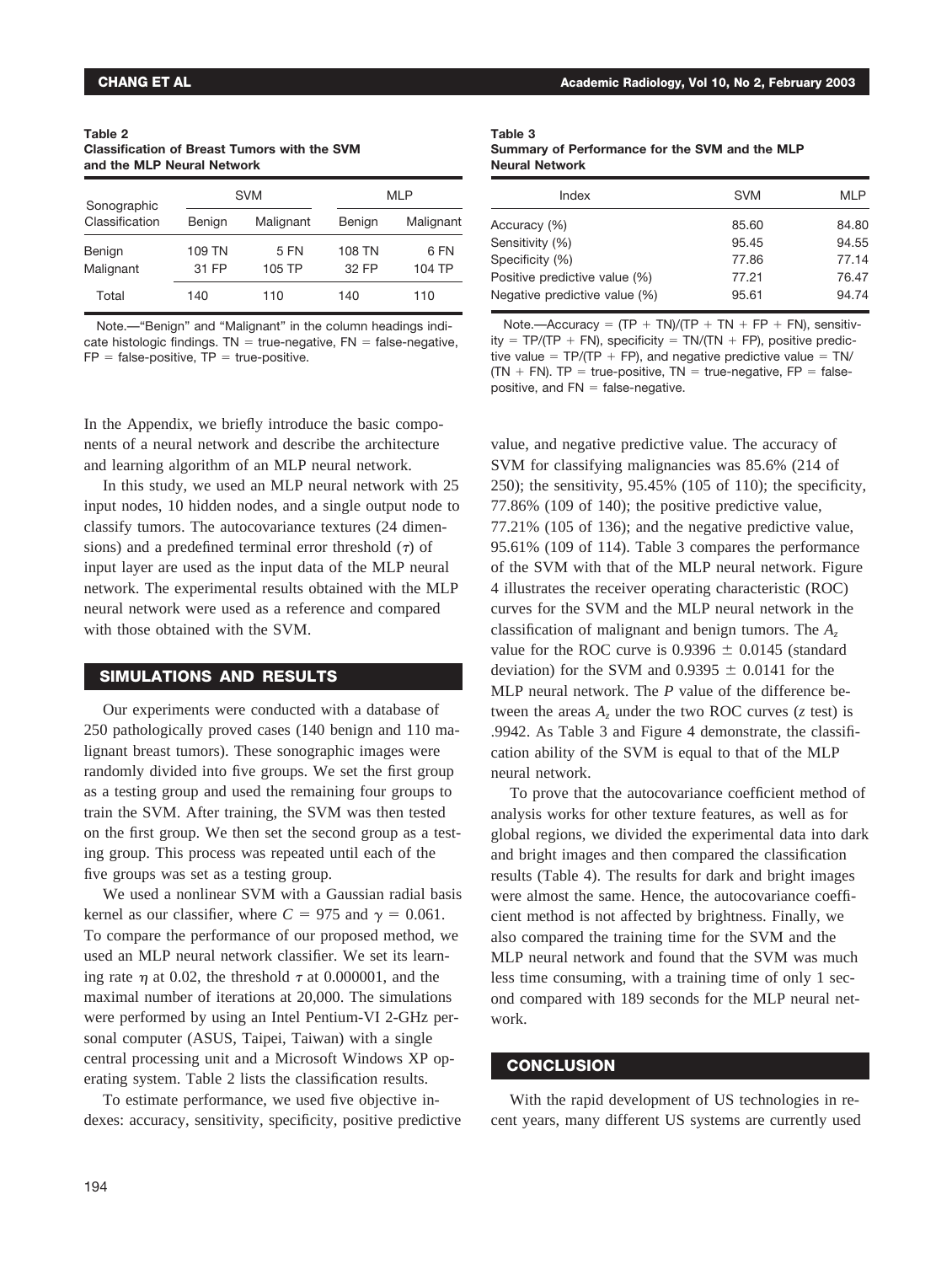

**Figure 4.** Diagram of ROC curves for the SVM and the MLP neural network in the classification of malignant and benign tumors.  $A_z$  value is 0.9396  $\times$  0.0145 for the SVM and 0.9395  $\times$ 0.0141 for the MLP neural network.

**Table 4 Performance of the SVM and the MLP Neural Network for Dark and Bright Images**

|                               |            | Dark Images |            | <b>Bright Images</b> |  |
|-------------------------------|------------|-------------|------------|----------------------|--|
| Index                         | <b>SVM</b> | MLP         | <b>SVM</b> | MLP                  |  |
| Accuracy (%)                  | 85.60      | 82.40       | 85.60      | 87.20                |  |
| Sensitivity (%)               | 96.36      | 92.73       | 94.55      | 96.36                |  |
| Specificity (%)               | 77.14      | 74.29       | 78.57      | 80.00                |  |
| Positive predictive value (%) | 76.81      | 73.91       | 77.61      | 79.10                |  |
| Negative predictive value (%) | 96.43      | 92.86       | 94.83      | 96.55                |  |

in diagnosis. Improved diagnostic imaging techniques, in turn, have enabled less-invasive treatment of detected breast lesions. We propose a diagnostic system that uses an SVM in place of the commonly used neural network to differentiate between benign and malignant tumors.

Texture features are helpful for classifying benign and malignant tumors on sonograms. The potential of sonographic texture analysis to improve breast tumor diagnosis has already been demonstrated (23,24). There are three main types of texture analysis: models, mathematical morphology, and statistical methods. Autocovariance texture is a kind of statistical method. In the proposed diagnostic system, autocovariance texture features are used to classify tumors with an SVM model. To demonstrate the

performance of the SVM, we compared its classification ability with that of an MLP neural network model. From our results, we conclude that the SVM performs as well as the MLP neural network. As for training time, the SVM needs only one iteration in training data while the MLP neural network needs many; the SVM is up to 189 times faster. Given the increasing size and complexity of data sets, SVM is more suited to computer-aided diagnosis than MLP neural networks.

#### **APPENDIX**

The neuron is the basic computing unit of a neural network. A model of a neural network is shown in Figure A1. It consists of four basic elements: (*a*) a set of weights: each input signal  $x_i$  is multiplied by weight  $w_i$ , and *p* is the number of input signals; (*b*) the adder, an operation used for summing the weighted signals; (*c*) an activation function, for limiting the amplitude of the output signal, chosen to satisfy some specification of the problem that the neural network is attempting to solve; and (*d*) the threshold, a parameter that lowers the input signal of the activation function.

We can formulate the neural network in the following mathematical terms:

$$
a = \sum_{i=1}^{p} w_i x_i,
$$
  

$$
y = f(a - \theta),
$$
 (A1)

where  $x_1, x_2, \ldots, x_p =$  input signals,  $w_1, w_2, \ldots, w_p =$ weights,  $a =$  the output of the adder,  $\theta =$  the threshold,  $f(\cdot)$  = the activation function, and *y* = the output signal of the neural network.

MLP neural networks are an important class of neural networks. In general, there is at least one hidden layer in an MLP neural network, and the function of its neurons is to arbitrate between the neural network's input and output. The architecture of an MLP neural network is shown in Figure A2.

The backpropagation algorithm, the most popular learning algorithm, is usually used in an MLP neural network. It can typically be divided into two phases: forward and backward. In the forward phase, input signals are propagated forward through the network, and output signals are produced in the output layer. Meanwhile, error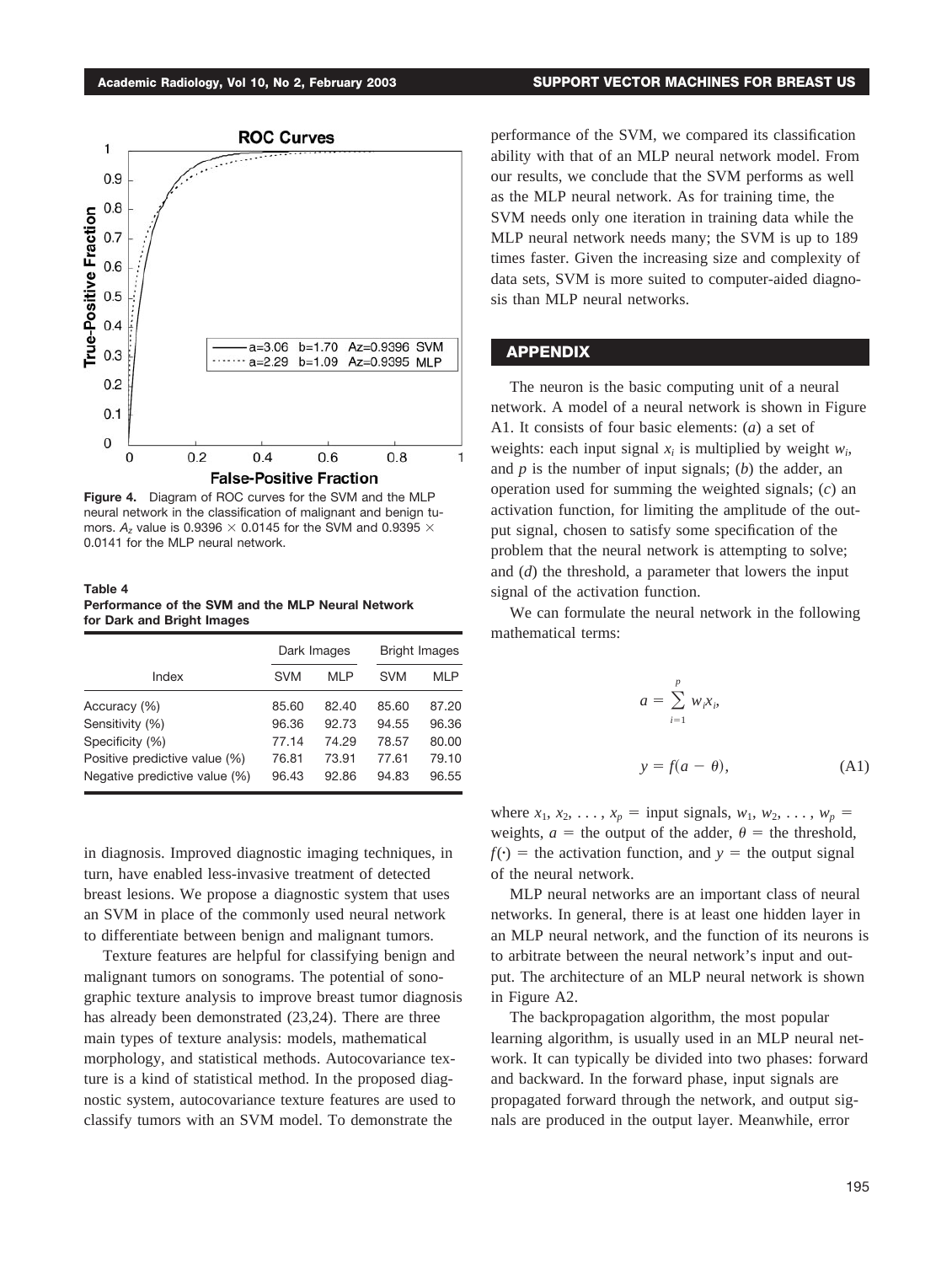



signals are generated by comparing the produced output with the desired response. In the backward phase, error signals are propagated backward through the network, and some parameters, such as weights, can be adjusted in reference to the error signals. The backpropagation algorithm includes four steps:

1. Initialization: Set initial weights and learning rate  $\eta$ for all layers of the MLP neural network. A terminating error threshold value  $\tau$  is also selected to stop the learning process.

2. Forward computation: Calculate the output values of the MLP neural network layer by layer. We define the internal output signal  $h_j^{(l)}(n)$  for neuron *j* in layer *l* at iteration *n* as follows:

$$
h_j^{(l)}(n) = \sum_{i=0}^k w_{ji}^{(l)}(n) p_i^{(l-1)}(n), \qquad (A2)
$$

where  $p_i^{(l-1)}(n)$  is the output signal of neuron *i* in layer  $l - 1$ ,  $w_{ji}^{(l)}(n)$  is the weight between neuron *j* in layer *l* and neuron *i* in layer  $l - 1$ , and *k* is the dimension of input vectors. The output signal of neuron *j* is defined as

$$
p_j^{(l)}(n) = \begin{cases} x_j(n) & \text{if neuron } j \text{ is in the input layer,} \\ o_j(n) & \text{if neuron } j \text{ is in the output layer,} \\ f(h_j^{(l)}(n)) & \text{otherwise,} \end{cases}
$$

where  $x_j(n) =$  the *j*th element of the input vector **x**(n). Then we can achieve the error signal  $e_i(n)$ , which is defined as

$$
e_j(n) = z_j(n) - o_j(n),
$$
 (A4)

(A3)



**Figure A2.** Structural graph of an MLP neural network.

where  $z_j(n)$  = the *j*th element of the desired output vector  $z(n)$  and  $o_j(n)$  = the *j*th element of the produced output **o**(*n*).

3. Backward computation: Calculate the local gradients  $\delta$  of the MLP neural network layer by layer. The local gradients can point to the required change in respective weight. They are defined as follows:

$$
\delta_j^{(l)}(n) = \begin{cases}\ne_j(n) o_j(n) [1 - o_j(n)] & \text{for neuron } j \text{ in output layer} \\
h_j(n) [1 - h_j(n)] \sum_{i=1}^m \delta_i^{(l)}(n) w_{ij}^{(l+1)}(n) & \text{(A5)} \\
\text{for neuron } j \text{ in hidden layer,} & \text{for neuron } j \text{ in hidden layer,}\n\end{cases}
$$

where *m* is the total number of neurons in layer *l.* Then the connection weights between layer  $l$  and layer  $l - 1$ are modified according to